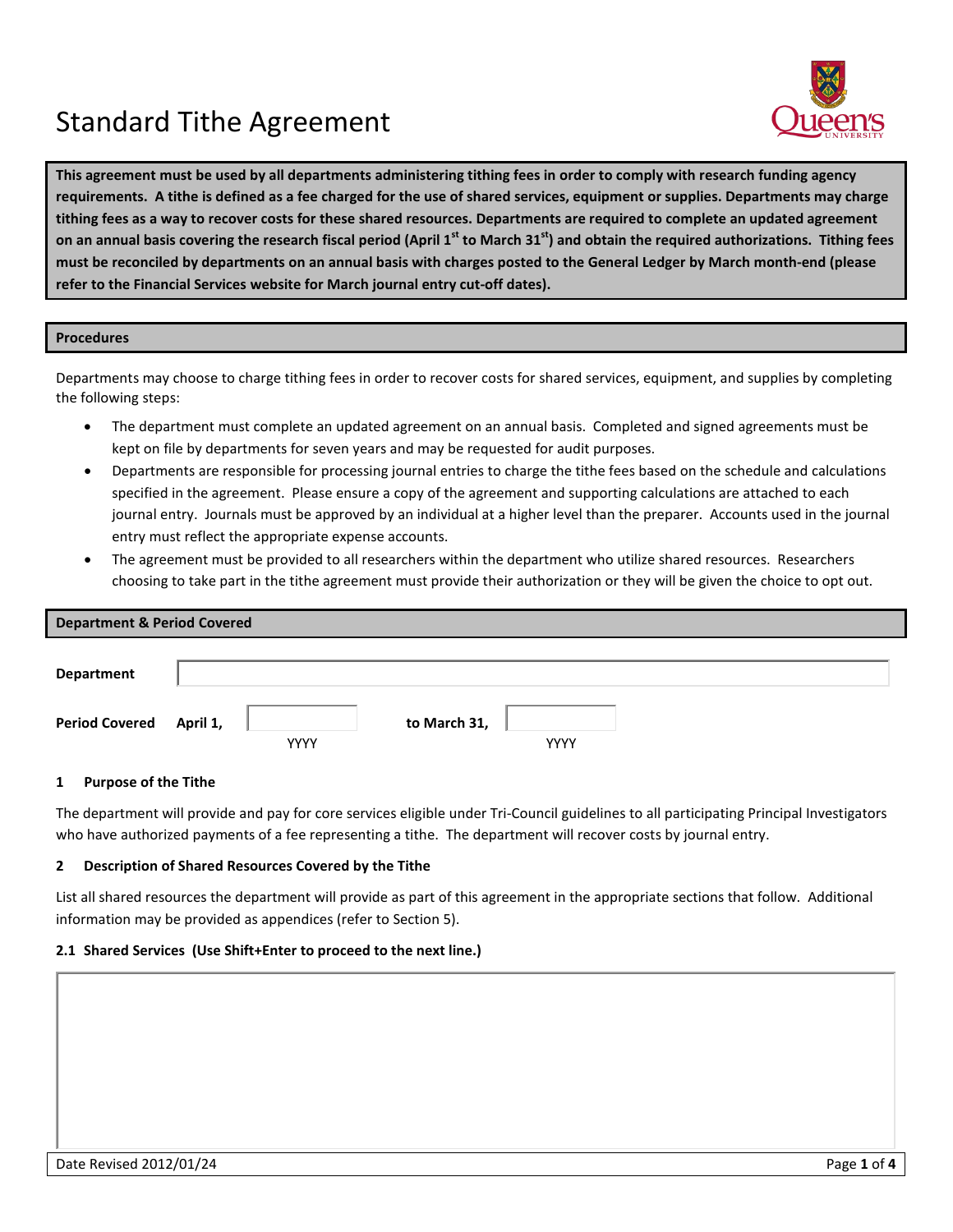## **2.2 Shared Equipment and Facilities**

**2.3 Shared Equipment Maintenance, Repairs, and Procedures**

#### **2.4 Other Shared Items**

# **3 Basis and Schedule for Determination of the Tithe**

Describe the method of calculation and schedule for the determination of the tithe fees. Additional information may be attached as appendices (refer to Section 5).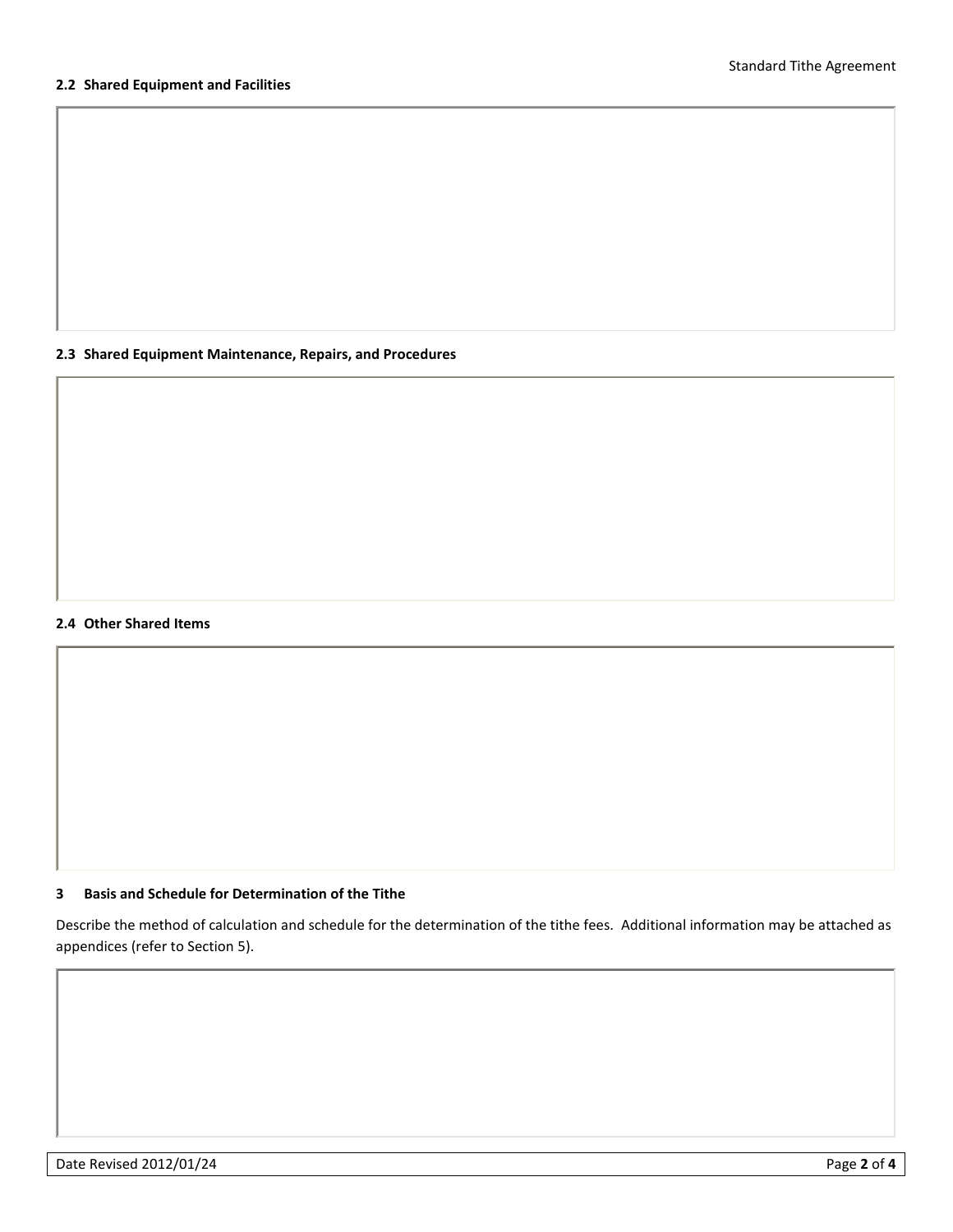## **4 Management of the Tithing Process**

Indicate how tithing fees will be reviewed, reconciled, and reported, which parties will be responsible for this process, and the procedures for the carry forward or repayment of unspent balances. Tithing fee charges must be reconciled to actual expenses incurred on an annual basis. Any unspent balance must be returned to the originating chartfield values by March month-end.

## **5 Additional Information**

Please label each appendix with its corresponding letter, list below, and attach at the end of the agreement.

| Example:<br><b>Appendix I</b> | List of Shared Equipment; Method of Tithing Calculation |
|-------------------------------|---------------------------------------------------------|
| <b>Appendix A</b>             |                                                         |
| <b>Appendix B</b>             |                                                         |
| <b>Appendix C</b>             |                                                         |
| <b>Appendix D</b>             |                                                         |
| <b>Appendix E</b>             |                                                         |

#### **6 Option and Procedure to Opt Out of Tithing Process**

If a Principal Investigator chooses to opt out of this process, they are free to make their own arrangements for the resources they require or they may pay for the shared resources on an as-needed basis. Principal Investigators choosing to opt out should not authorize this agreement.

| <b>Authorizations</b>          |      |  |
|--------------------------------|------|--|
| <b>Name of Department Head</b> |      |  |
| Department                     |      |  |
| Signature                      | Date |  |